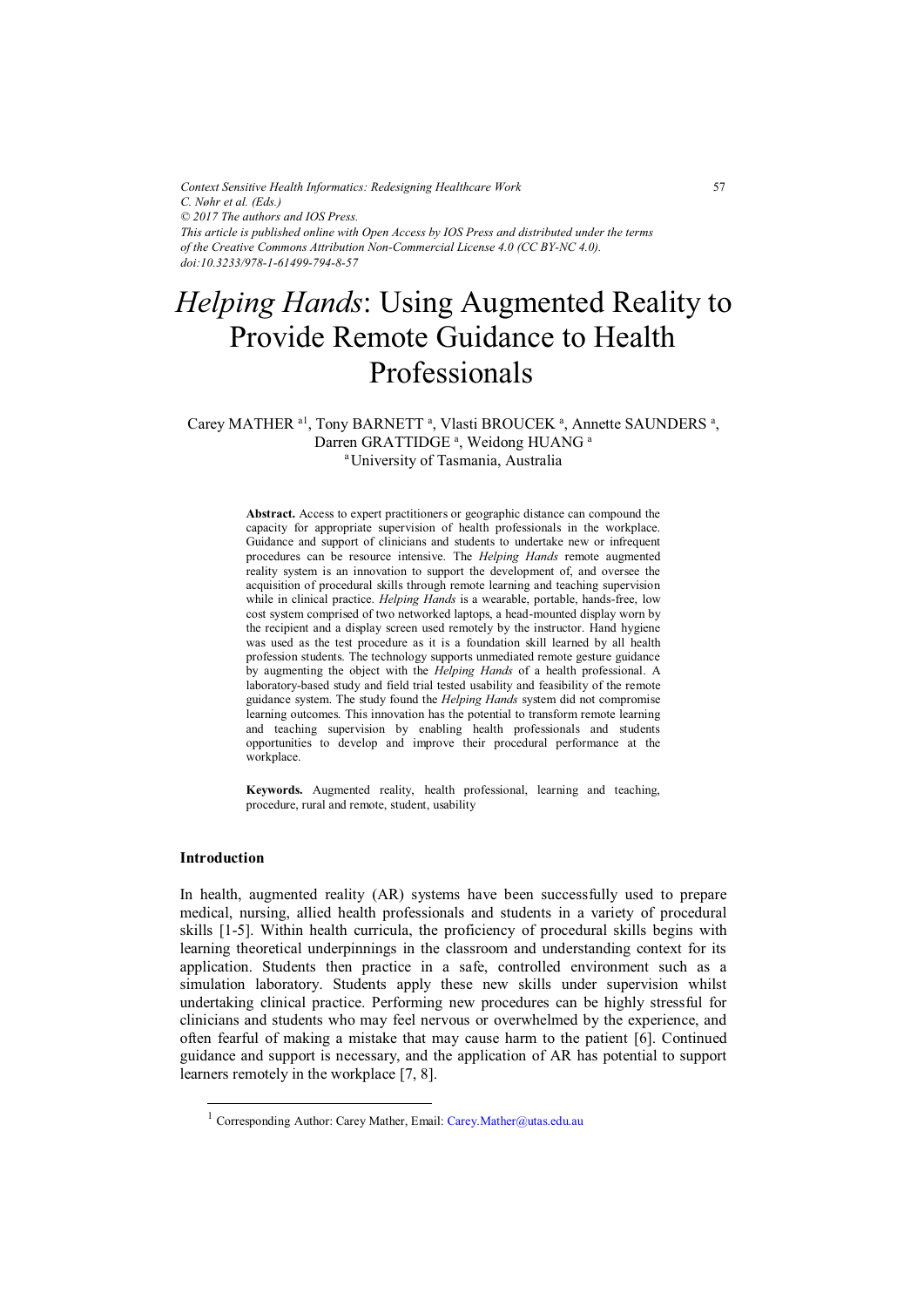This project expanded an existing tele-assistance guidance system developed to address the remote guidance needs on physical task performance [9]. The technology augmented the learner's workspace with the presence of the unmediated, guiding gestures of a remote instructor. This tool enabled video image overlay of the learner's activity (procedure) space with the instructor's hand movements. The instructor visualised the learners' performance of the procedure in real-time and was able to superimpose their hand movements on the learner's field of vision. The learner visualised the instructor's overlaid hands which enabled correction and completion of the procedure. The aim of this project was to test the hypothesis there was no difference between groups that received usual procedural instruction and those who received remote guidance. A laboratory-based usability study and feasibility field trial tested the AR remote guidance system.

# **1. Material and methods**

The project involved the customisation and piloting of the application of a wearable tele-assistance system to enable health profession students to learn and practice clinical procedures with real-time, virtual guidance provided by an instructor located remotely at another site. The project occurred in three stages: determination of the user requirements; usability trial and feasibility field trial. Ethics approval was received from the Tasmanian Health and Medical Human Research Ethics Committee prior to implementation of the project (H0015041).

# *1.1. The Helping Hands system*

The *Helping Hands* technology is comprised of two laptops and additional off-the-shelf hardware connected through WiFi/Internet or 3G communication network. The learner wears a head mounted display (HMD) unit whilst conducting a procedure. The procedure is captured by USB camera on the HMD unit. The HMD USB microphone and headphones permit verbal communication with the instructor. The unit also has a near-eye display (Vuzix Wrap 1200DX, [https://www.vuzix.com/Products/LegacyProduct/4\)](https://www.vuzix.com/Products/LegacyProduct/4) on which the learner can see the image sent from the instructor. The instructor looks at a large display screen, which displays the real-time image of the procedure from the learner's HMD unit. A USB camera mounted on a support arm over the display screen captures the instructor's hand gestures, and these are transmitted to the learner's near-eye display in the real-time. The instructor also wears USB headset that allows for transfer of voice information between the instructor and the learner.

The software package for the system was developed under Microsoft Windows 8.1 (64 bit) environment using a mix of proprietary and open source products. *Qt* IDE environment [\(https://www.qt.io/\)](https://www.qt.io/) was used for user interface development and all C++ coding. The *gstreamer* library [\(https://gstreamer.freedesktop.org/\)](https://gstreamer.freedesktop.org/) was used for the media streaming of the application and, *OpenCV* library [\(http://opencv.org/\)](http://opencv.org/) was used for the development of "computer vision" parts of the application, mainly for the capture of the webcams and segmentation of the images. Finally, *Microsoft Visual Studio* [\(https://www.visualstudio.com/\)](https://www.visualstudio.com/) was used to compile the source code and produce the final executable file. All these software packages are either open source or are free to use for small scale development.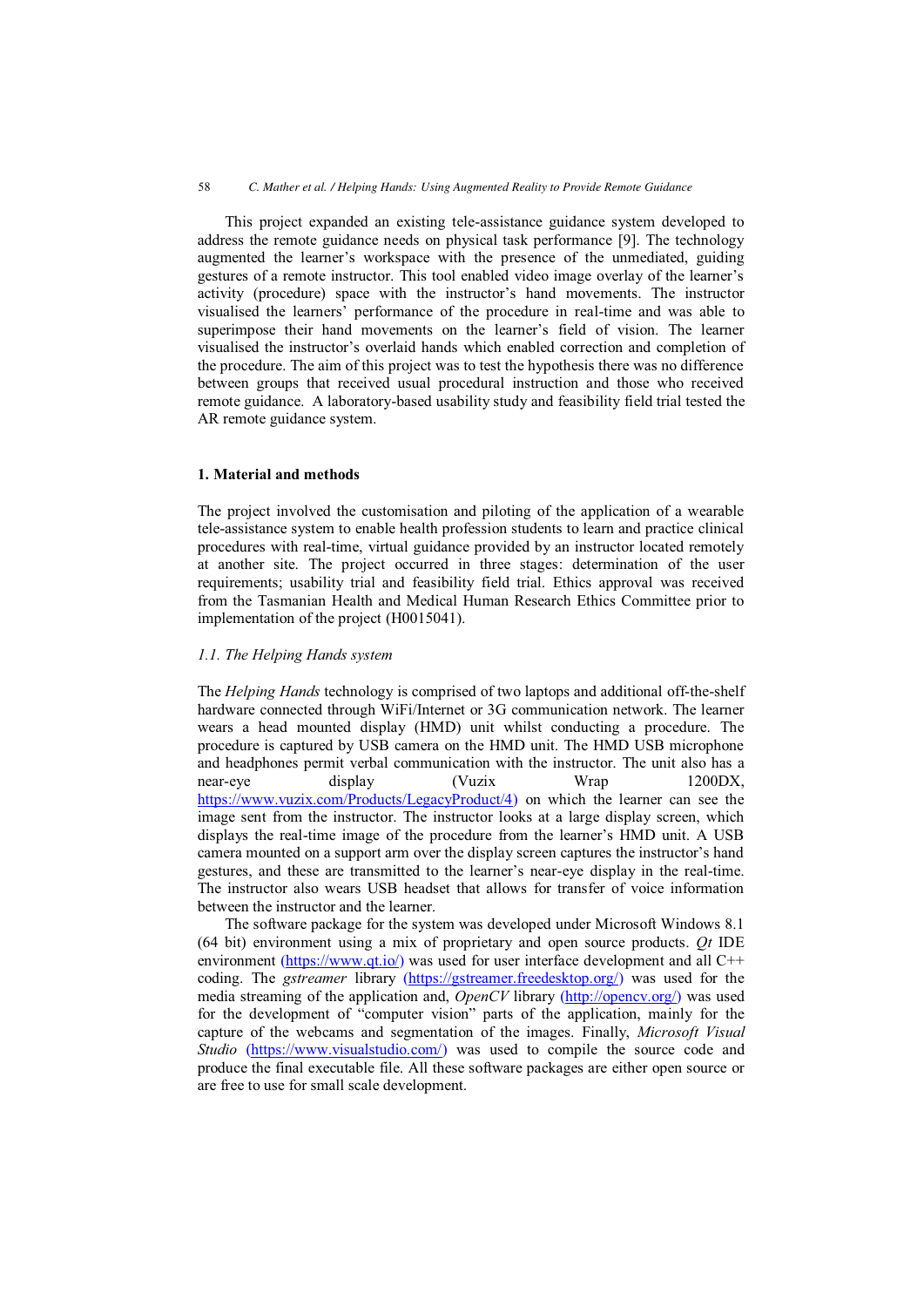The aim was to produce source code that was compatible with Microsoft Windows 8.1 as the default hardware environment. However, due to portability of tools and libraries used, the actual source code should be portable between various platforms, including Microsoft Windows, Apple OSX and Linux versions.

The findings from each step informed subsequent stages. Stage 1 determined the technical requirements of the system including brightness, contrast of the images, depth perception, field of vision, potential pixilation and connectivity. A reference group comprised of health professionals, technical engineers, current health profession students, recent graduates and academic instructors was convened to test the technology and provide written and focus group feedback regarding strengths and weaknesses of the design and use of the technology [10]. The aim of the usability trial (Stage 2) was to explore whether learning outcomes were compromised by the use of the *Helping Hands* as a method of instruction. Hand hygiene is a foundation skill learned by all health profession students and was used as the test procedure in the project [10]. Novice undergraduate nurses were recruited for this trial.

The third stage of the project tested the feasibility of the technology for remote guidance within the workplace. Two sites remote from the instructor (over 100 kilometres), were used to trial the technology and assess the educational outcomes of using this method of instruction. Recruitment of paramedic and nursing students was undertaken. On completion of the procedure, they provided written feedback about the equipment and ease of use [10].

## **2. Results**

#### *2.1. Stage 1User requirements*

The purpose of the reference group workshops was to gain written and verbal feedback about the *Helping Hand*s system and its use for remote procedural guidance for clinicians and students. Advantages and disadvantages were considered and improvements to the AR system were undertaken in response to user feedback [10]. Improvements included lengthening of the cords to accommodate a range of height of users reinforcing the cord connections and placing equipment in a shoulder bag which improved sturdiness of the learner system.

#### *2.2. Stage 2 Usability trial*

Completed surveys from users indicated the system were positive. Students reported the system was easy to learn to use and visual instruction was easy to follow [10]. From the feedback gathered from the reference group workshops and the usability trial, further technical improvements and modifications to improve the user interface were made to the *Helping Hands* system. These included changes to the placement of the microphone and inclusion of only one ear piece for the headphone that promoted easier verbal communication with the instructor.

Repositioning of the student's unit near-eye display was also undertaken (Figure 1).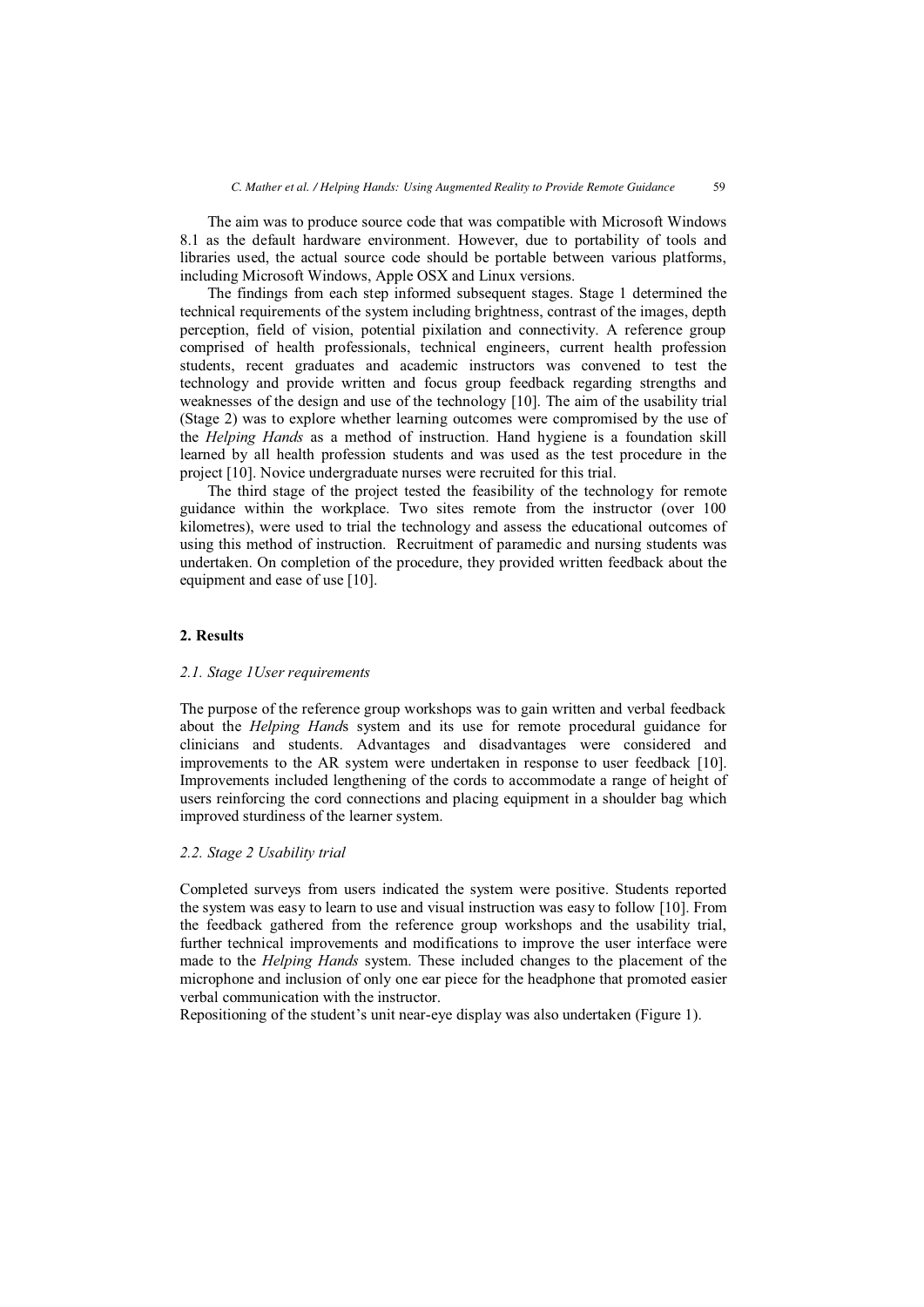

**Figure 1** Changes to head mounted display prior to feasibility study

#### *2.3. Feasibility Study*

The feasibility of the *Helping Hands* system was trialed in two different patient care areas to test remote instruction, ensuring that patient safety and ethical standards were maintained. One site was 100 kilometres and the second was almost 1000 kilometres remote from the instructor set-up. Both feasibility testing sites used an equipment user protocol [10].

Although there was a low number of respondents in this feasibility study  $(n=17)$ , feedback from both sites was positive:

*"Great experience, can see the merits and usefulness of such technology"* and *"Very cool technology, can be very useful for guidance or reassurance, easy to understand".*

The findings indicated respondents were satisfied with the quality of audio and visual display of the technology for use as an educational tool to replace direct supervision. Although due to local conditions, connectivity varied and feedback focused on the priorities of each location. Connectivity at the distant site was superior to the capacity of the nearer site. Feedback from the distant site was more encouraging as the Internet connection was more reliable and faster than at the other site. Students could focus on the task of hand hygiene instruction using *Helping Hands*, whereas participants at the nearer site did encounter lag in audio and some pixilation that reduced the quality of images received from the instructor 100 kilometres away:

*"Fine, instructor was clear and direct. I tried hard to improve the aspects that I could in regards to tech. If minimisation streamlining of headset were possible, that would be ideal in the future"* and *"Quickly, same as if person was with me. Did not interrupt activity".* 

Feedback where connectivity was reliable indicated minor adaptations could improve the head mounted display and user experience.

*"Delay/cut off connections could be critical in some contexts. Difficult to monitor on visual performance particularly whether it's visible on the other end due to over lay of instructor's hands".* 

Bulkiness and lack of adjustability to accommodate a range of head sizes impacted on audibility. Issues with infection control in terms of keeping the equipment clean and enabling timely preparation for use were raised. Screen size was also a concern for some users. Student comments indicated they were receptive to using this type of educational tool and were quite excited about the potential possibilities for its use:

*"Applications in rural/remote settings for completion of procedures where instructor can't be physically present. Good for demonstrations for visual learners.*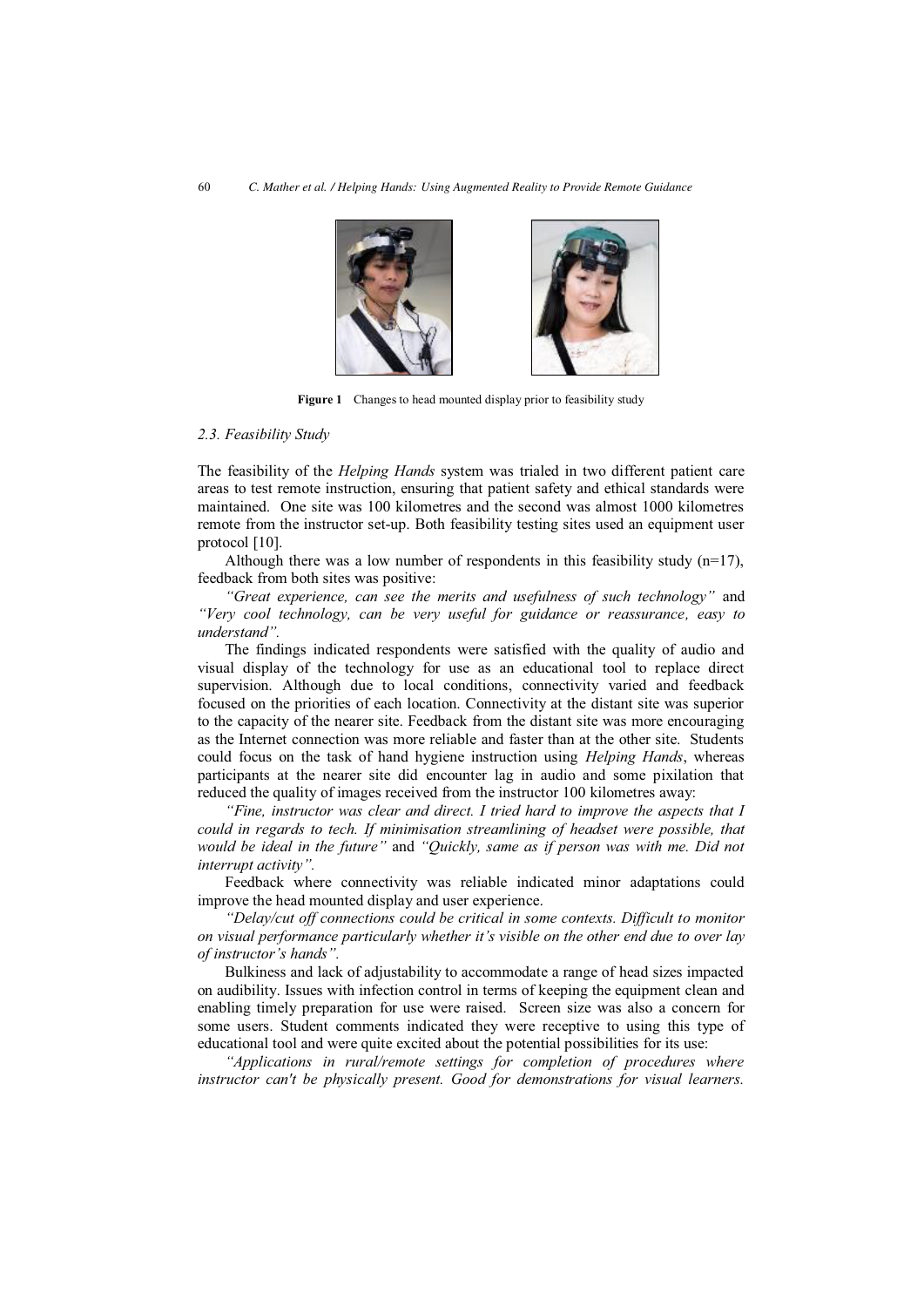*Instant feedback on correct/incorrect method" and "It was great being able to share vision. It made giving instructions much easier than if there was no visual input. It gives the person on the other end a really clear idea of the movements, the leaner was making and how to adjust them in real time".* 

On consideration of using with patients, students indicated that they could foresee no issues if the technology was explained prior to beginning any procedure:

*"Could be positive or negative. Positive - patient can be assured proper practices are being undertaken. Negative - may think clinicians/student isn't fully informed about the procedure".* 

Students realised the value of access to this technology when requiring specific instructions, advanced skills or are geographically isolated from expert tuition:

*"I think this is an amazing opportunity for technological advancement in the medical field. I support it and would be very pleased to see the use of this in the future".*

### **3. Discussion**

The results of the surveys showed *Helping Hands* was readily acceptable by end-users, who agreed it was easy to understand and use. Where Internet enabled networks were available, the *Helping Hands* technology was able to augment current student preparation, and potentially provide an alternate strategy for accessing trained health profession personnel. This remote access enables timeliness, utilisation of expertise and support where patient health outcomes could be reduced if instruction or supervision were unavailable.

*Helping Hands* is a wearable solution that addresses the need for a hands-free, portable, remote audio and visual guidance system. The application of this technology in learning and teaching scenarios represents a significant step in simulated learning. The project has application across a range of healthcare settings with a considerable benefit in learning environments where staffing levels are lower and in those where students may find access to an on-site instructor more difficult, such as in rural and remote areas. It has also the potential to change the meaning of direct and indirect supervision as defined by some of the National Boards registered with the Australian Health Practitioner Regulation Agency [11, 12].

The technology developed by this project allows procedural experts to share their skills and expertise with one or more novices without the need to be in the same physical location as the learner. In a broader context, the technology has potential for use in many other healthcare situations such as emergency childbirth, road trauma, expeditionary medicine and remote area nursing, where front-line health professionals may need to call upon a distant procedural expert. The technology also has potential for use in clinical situations necessitating a high level of biosecurity such as those found in bio-containment patient care units, or during the treatment of highly contagious diseases (i.e. Ebola). The technology also has potential for non-healthcare uses where remote instruction is required. The *Helping Hands* innovation has the potential to transform health profession supervision and therefore has the capacity to transform practice.

Future refinements to *Helping Hands* would be to increase the portability of the learner's unit and resolution of wireless connectivity issues. The project team anticipate that these could be overcome by adapting current off-the-shelf technology, such as a